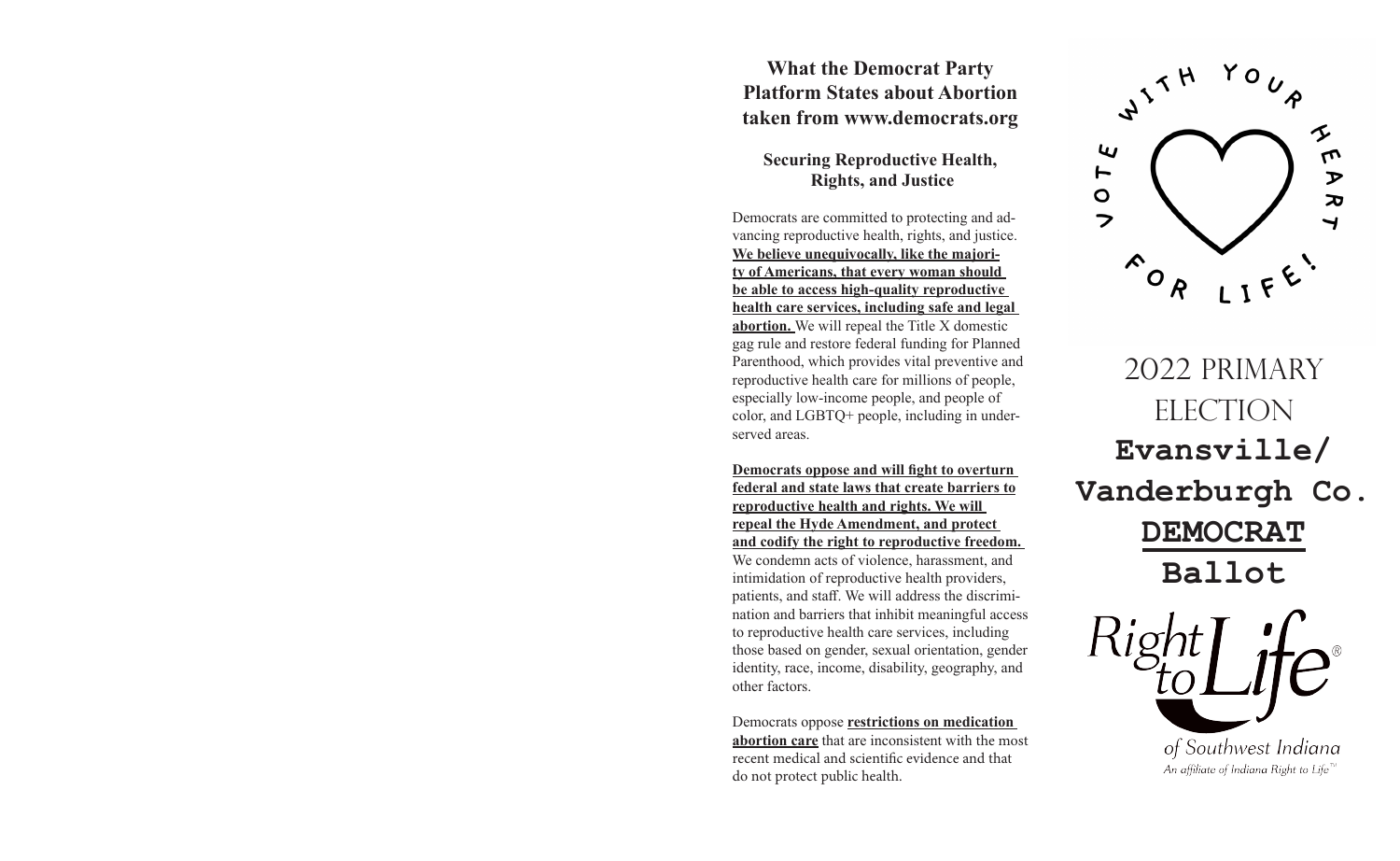## **2022 VANDERBURGH COUNTY PRIMARY ELECTION CANDIDATES UNITED STATES SENATOR GRADE** Thomas M. McDermott, Jr. **F\* UNITED STATES REPRESENTATIVE** Adnan H Dhahir **F**\* Ray McCormick **F\*** Peter F.H. Priest II **F**\* **STATE REP DISTRICT 76 Katherine (Kathy) Rybak <b>F**\* **STATE REP DISTRICT 77** Ryan D. Hatfield **F\* STATE REP DISTRICT 78** Jason Salstrom **F\* PROSECUTING ATTORNEY** Jon A. Schaefer **F\* COUNTY AUDITOR** Erik Hurt **F**\* **COUNTY SHERIFF** Jason Ashworth **F\*** Noah Robinson **F COUNTY ASSESSOR** Matthew B Smith **F**\* **COUNTY COUNCIL DISTRICT 1 GRADE** Karen Reising **F**\* **COUNTY COUNCIL DISTRICT 3 Stephanie Terry F\* CENTER TOWNSHIP BOARD MEMBER** Barbie Beckham **F**\* Terri L Causey **D** Laurie Ewers **F**\* Claire E Underwood **F\* GERMAN TOWNSHIP TRUSTEE** Dustin L Stephens **F**\* **GERMAN TOWNSHIP BOARD MEMBER** Jackie Folz **F\*** Stephen Folz **F**\* Mary R Ruthenburg **F**\* **KNIGHT TOWNSHIP TRUSTEE** Kathryn M Martin **F**\* **KNIGHT TOWNSHIP BOARD MEMBER** Chris Cooke **B** Eric Wagemann **F\*** Stan Wheeler **F**\* **PERRY TOWNSHIP TRUSTEE GRADE** Rick Riney **F**\* **PERRY TOWNSHIP BOARD MEMBER** Silas M Chamberlain Jr. **F\*** James L Eickhoff **F\*** Charlie Guetling **F\* PIDGEON TOWNSHIP TRUSTEE** Mariama Wilson **F\* PIDGEON TOWNSHIP BOARD MEMBER** Shirley Baker **F**\* Ruby Mcglown **F**\* Constance "Connie" Robinson **F\* SCOTT TOWNSHIP BOARD MEMBER** Sloane Standley **F**\* Greg Unfried **F\* DEMOCRAT STATE DELEGATE- AT LARGE** Alisha Aman **F\*** Jill Anderson **F\*** Ryan Beal **F\*** Ryan J Bodine **F\*** Anthony Tony Bushrod **F\*** Shannon Dierlam **F\*** Robert L Dion **F**\* Jane Duesterberg **F\*** Rob Faulkner **F**\* Stephen Folz **F**\* Paula Jernigan **F**\* Darrell F McKnight I **F**\* Ted Miller **F**\* Karen Reising **F**\* Shane Ritz **F**\* Mary R Ruthenburg **F**\* Katherine J Rybak **F**\* Jon A Schaefer **F\*** Isaiah Seibert **F\*** Matthew Smith **F**\* Sherrianne Standley **F\*** Sloane Standley **F**\* Genny Tenbarge **F**\* Eric L Wagemann **F\* 1-06 DEMOCRATIC PRECINCT COMMITTEEMAN** Ben Shoulders **F\* 1-08 DEMOCRATIC PRECINCT COMMITTEEMAN** Ulanda F Sanders **F\*** Jean Webb **F\* 1-19 DEMOCRATIC PRECINCT COMMITTEEMAN** Stanley D Wheeler **F**\* **2-07 DEMOCRATIC PRECINCT COMMITTEEMAN** Janelle R Glass **F**\* Edith Hardcastle **F\***

Garnetta Esters **F**